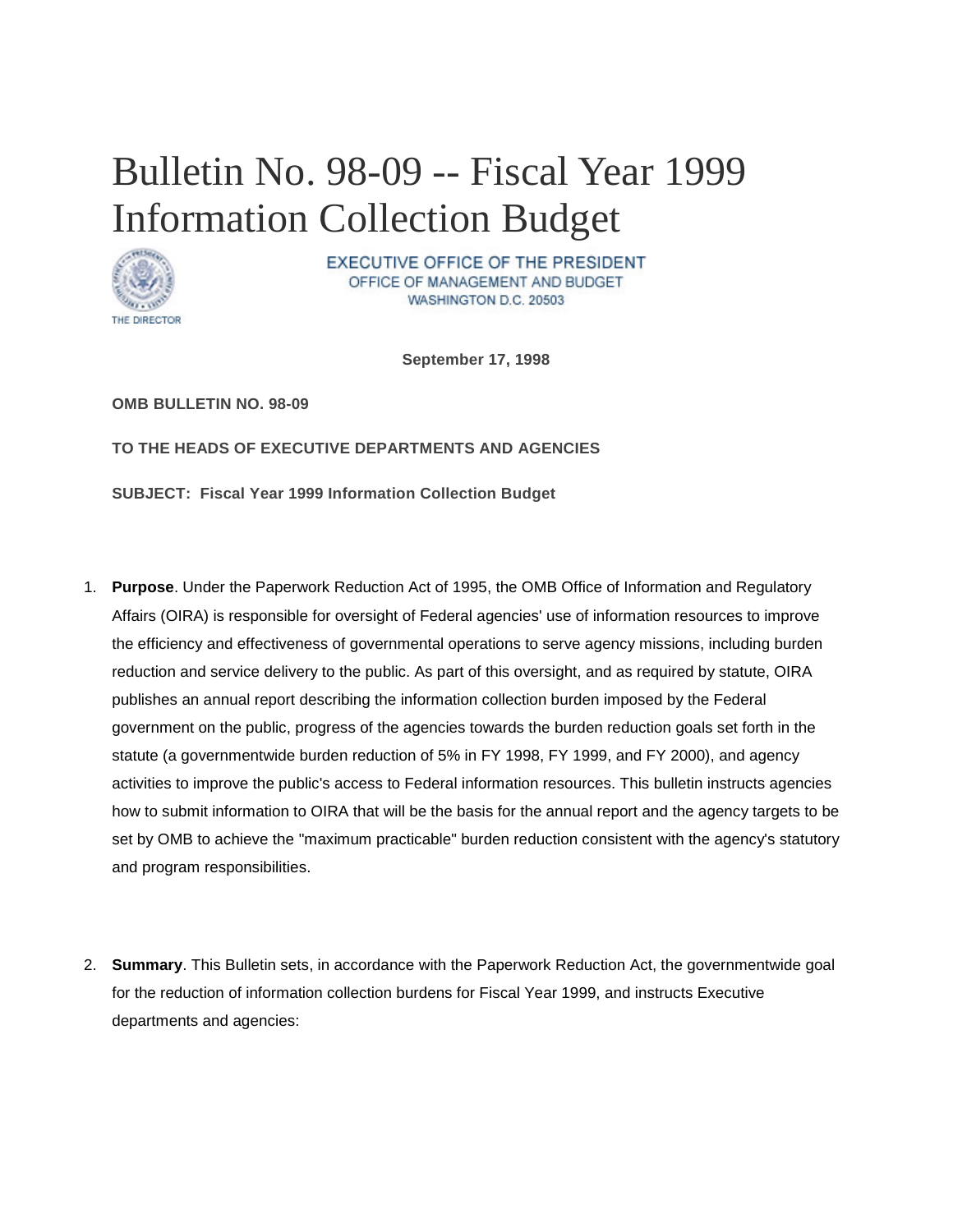- a. to prepare an Information Collection Budget (ICB) for FY 1999, including: a narrative description of the agency's need to collection information; a description of the agency's management of information collections within its information resource management infrastructure; descriptions of significant burden reduction accomplishments; and planned initiatives for these and future years;
- b. to describe how the agency calculates the information collection burden estimates reported to OMB as part of the information collection request; and
- c. to document agency violations of the information collection provisions of the Paperwork Reduction Act of 1995 and implementing regulations (5 CFR 1320).

These efforts will be led by the agencies' Chief Information Officers (CIOs) and carried out by seniorlevel agency officials. Note that this bulletin requires different reporting than was required in the past. The Appendices highlight these differences.

- 3. **Authority.** This Bulletin is issued pursuant to the Budget and Accounting Act of 1921, as amended; the Budget and Accounting Procedures Act of 1950, as amended; and the Paperwork Reduction Act of 1995.
- 4. **Governmentwide Paperwork Reduction Goal for FY 1999.** The Paperwork Reduction Act of 1995 requires OMB to "set an annual Government-wide goal for the reduction of information collection burdens by at least . . . 5 percent during each of the fiscal years 1998, 1999, 2000, and 2001." 44 U.S.C. 3505(a)(1). In accordance with the Act, and in light of the agencies' statutory and programmatic requirements as reflected in prior ICBs, OMB hereby sets a "Government-wide goal for the reduction of information collection burdens" for FY 1999 of 5%.
- 5. **Required Submissions.** Executive department and agency reporting should be consistent with OMB fiscal and policy guidance. Agencies are to submit the following information in accordance with the instructions and formats provided: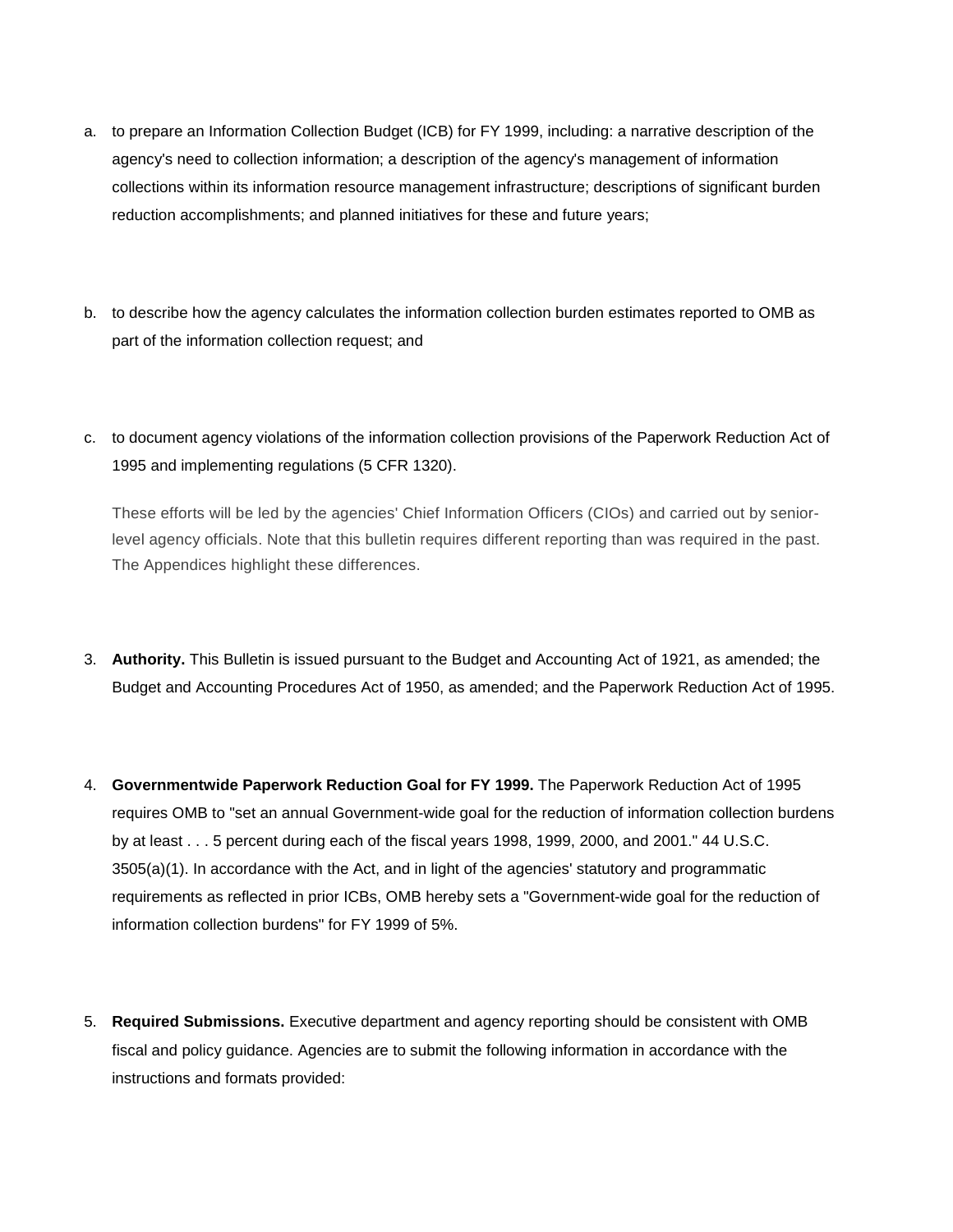- a. The agency's Information Collection Budget and supporting material, prepared in accordance with the instructions in Appendix A.
- b. Data regarding agency compliance with the information collection provisions of the Paperwork Reduction Act, prepared in accordance with the instructions in Appendix B.
- c. A description of how the agency prepares estimates of information collection burden for submission to OMB, prepared in accordance with instructions in Appendix C
- d. Data regarding agency compliance with Section 9(a)(10) of OMB Circular No. A-130 "Management of Federal Information Resources," prepared in accordance with the instructions in Appendix D.

For the first time, agencies are asked to submit this information electronically together with one paper copy. Please use file format WordPerfect, versions 6.1 or 7.0, or Microsoft Word, version 5.0, on a 3.5" diskette. Please label the disk with the agency name and the filename(s) of the submission.

6. **Submission Date.** Not later than December 15, 1998, each agency listed in Part VIII (Coverage) shall provide the reports required by this Bulletin.

The reports should be delivered to:

David Rostker

Office of Information and Regulatory Affairs

Office of Management and Budget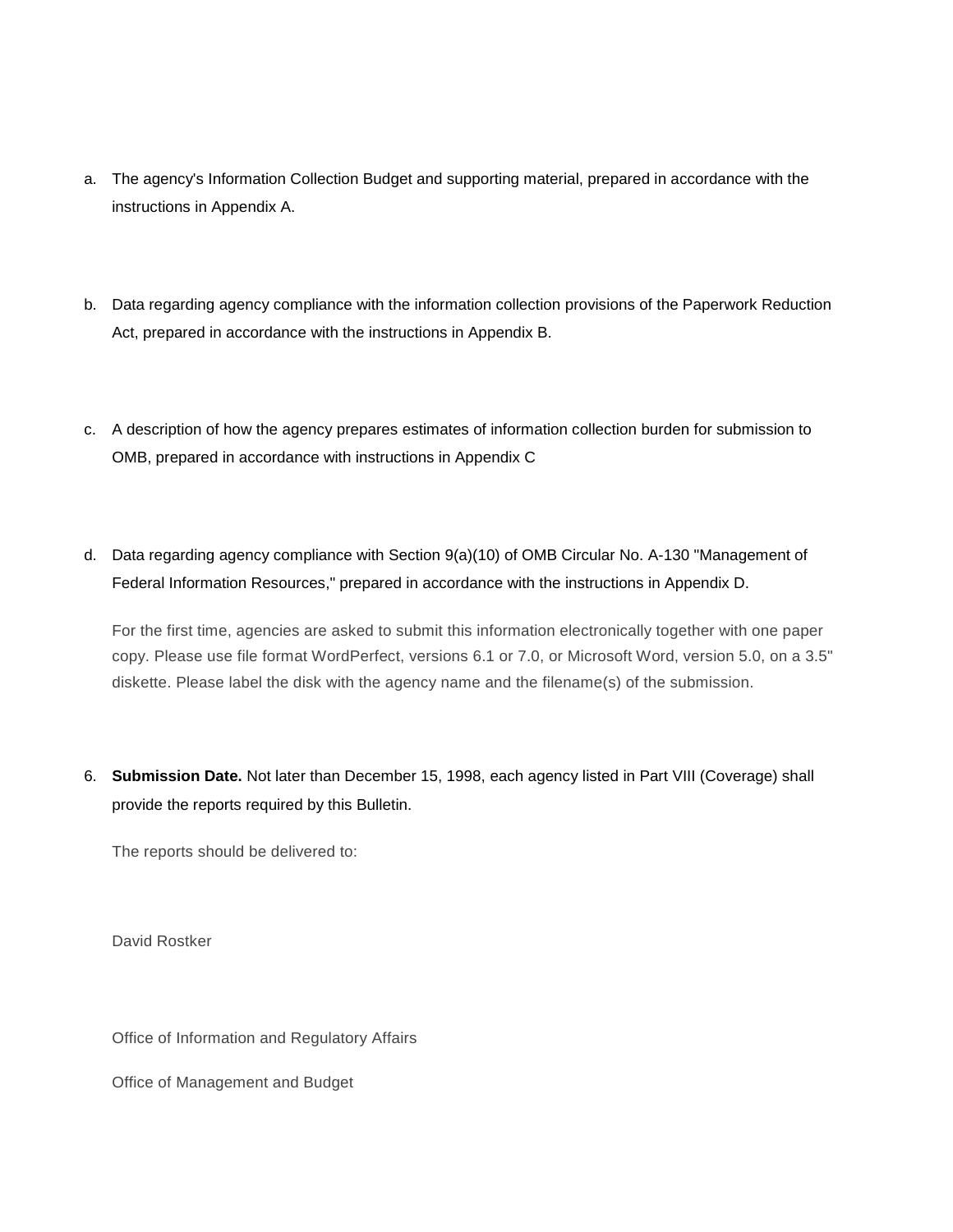725 17th Street, NW - Room 10202

Washington, D.C. 20503

- 7. **OMB Hearings on Submissions.** In previous years, OMB held hearings with many agencies on their progress toward burden reductions goals and agency compliance with the Paperwork Reduction Act. OMB intends to continue this practice and will schedule, as needed, hearings covering material submitted under this bulletin.
- 8. **Coverage.** The following agencies are subject to the requirements of this Bulletin:

Department of Agriculture Department of Commerce Department of Defense Department of Education Department of Energy Department of Health and Human Services Department of Housing and Urban Development Department of the Interior Department of Justice Department of Labor Department of State Department of Transportation Department of the Treasury Department of Veterans Affairs Environmental Protection Agency Federal Acquisition Regulation (FAR Secretariat) Federal Communications Commission Federal Deposit Insurance Corporation Federal Emergency Management Agency Federal Energy Regulatory Commission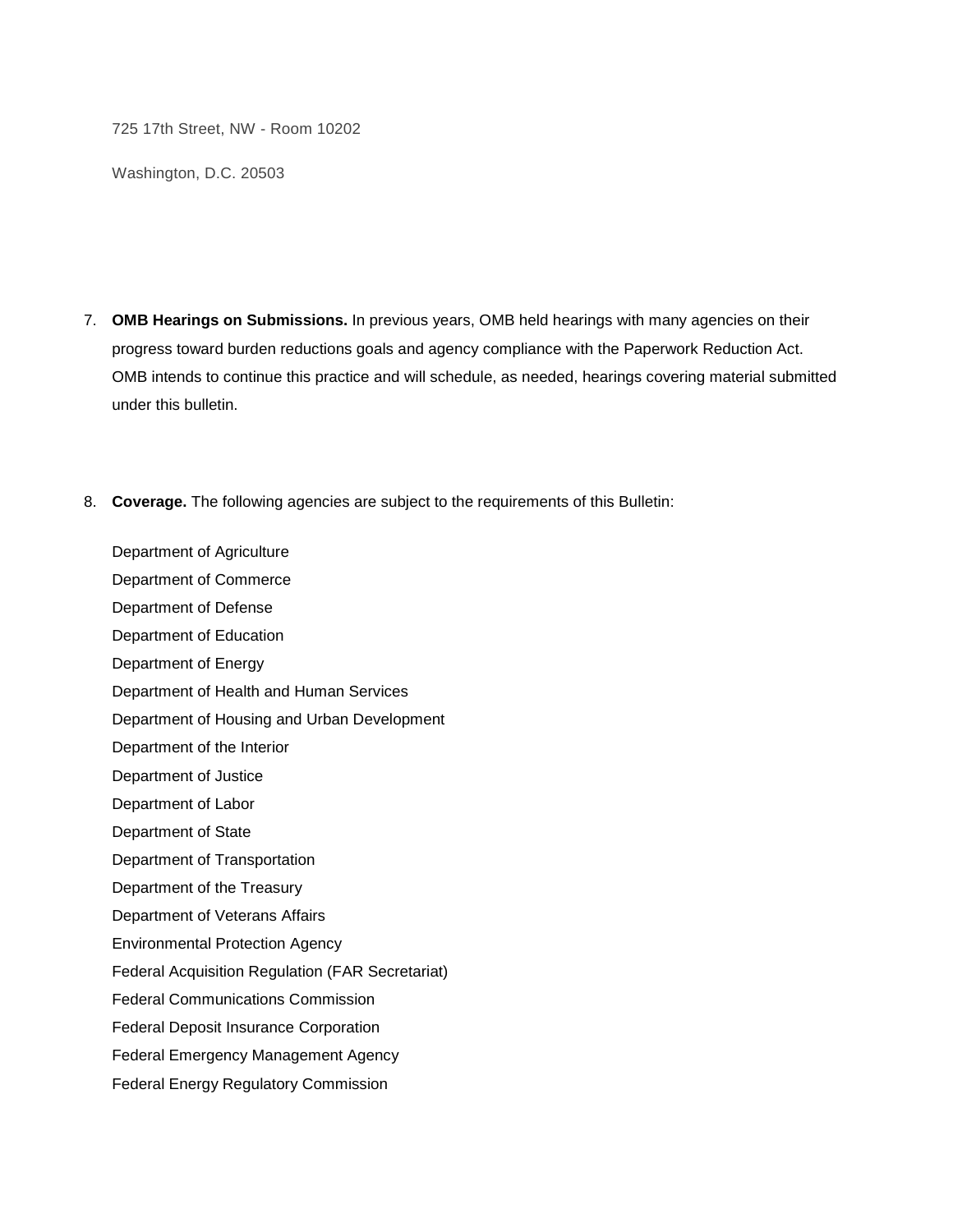Federal Trade Commission National Aeronautics and Space Administration National Science Foundation Nuclear Regulatory Commission Securities and Exchange Commission Small Business Administration Social Security Administration

9. **Information Contacts.** Questions about specific agency matters should be directed to the agency's Desk Officer in OMB's Office of Information and Regulatory Affairs.

Questions about this Bulletin should be directed to David Rostker, tel. (202) 395-3897, E-mail: [David\\_Rostker@omb.eop.gov.](https://www.whitehouse.gov/sites/default/files/omb/assets/omb/bulletins/mailto:david_rostker@omb.eop.gov)

## 10. **Expiration Date.** This Bulletin expires September 30, 1999.

Jacob J. Lew **Director** 

**Attachments** 

Bulletin No. 98-09 Appendix A

**INFORMATION COLLECTION BUDGET (ICB)**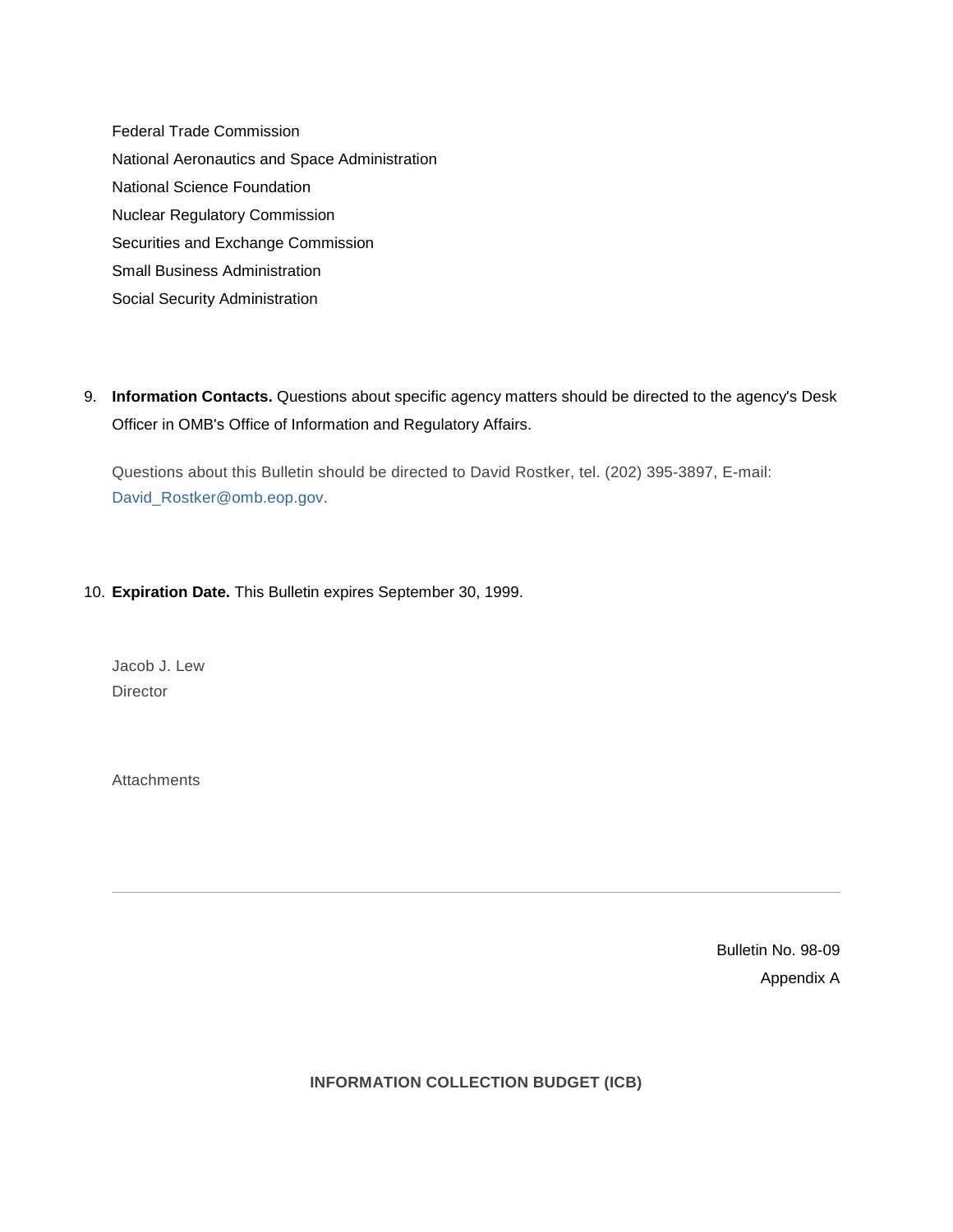## 1. **Summary.** This appendix explains what an Information Collection Budget (ICB) must include and what you must submit to OMB. You should note that the requirements for this year differ from previous years.

The first document you will need to prepare, described in section III, is a description of your agency's strategic plan to improve the management of information collection activities and your accomplishments to minimize burden on the public. This information will help OMB prepare the Information Collection Budget and set targets for burden reduction in FY 1999.

The second document of your submission, described in section IV, will serve as a starting point for OMB's preparation of your agency's section in the Information Collection Budget. This narrative should be written in a format and manner similar to chapter 4 of the *Information Collection Budget of the United States, Fiscal Year 1998*, published by OMB in July 1998. Other information you submit in response to sections V, VI, and VII, will support this narrative.

Many agencies now report paperwork burden in terms of dollar costs, as well as burden hours. For example, the burden of a regulatory recordkeeping requirement is more readily estimated in terms of the dollar cost (e.g., for the space and equipment needed for storage) than time. Similarly, the burden of a third-party disclosure (e.g., the table describing the nutritional content of packages foods on food containers) is also more readily estimated in terms of cost. (These dollar costs are separate from hour burdens and are not hour burdens that are converted into dollars.) Starting with this ICB, OMB intends to begin reporting both the hour and financial burdens of information collections as reported by the agencies in their information collection requests. Thus, in submitting information concerning paperwork burden, you should include, as appropriate, both burden hours and dollar costs. The following instructions for agency submissions reflect this change.

- 2. **Preparation.** In preparation for developing your agency's ICB, you will need to:
- a. review the program changes and adjustments your agency made during FY 1998;
- b. review and update your agency's burden reduction efforts and plans to achieve the "maximum practicable" burden reduction during FY 1999, given your agency's statutory and program responsibilities; and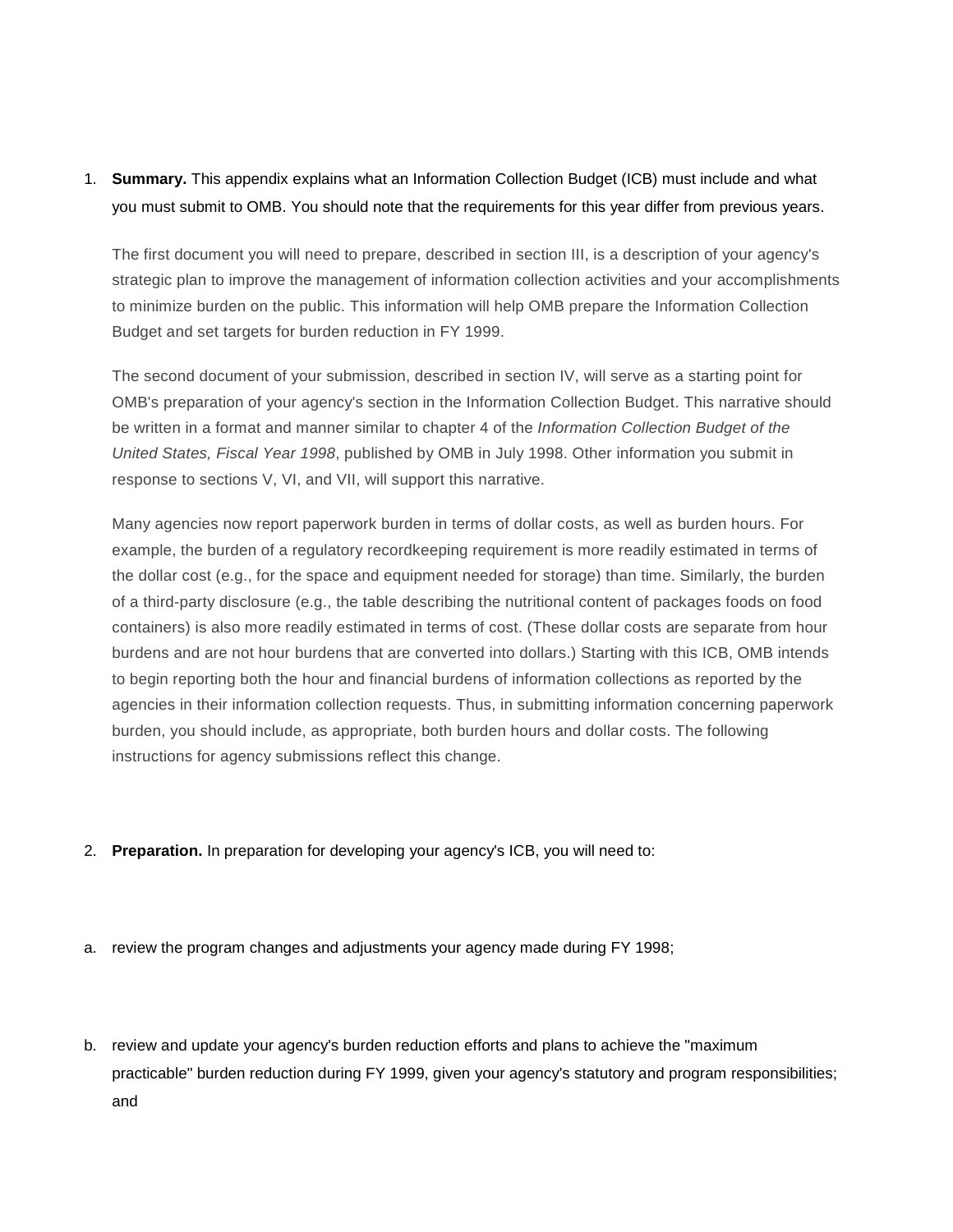c. plan for program changes and adjustments to your agency's inventory during FY 1999 and estimate your FY 1999 total information collection burden.

OMB has already requested that errors in the paperwork inventory be corrected based upon the July 31, 1998, and August 31, 1998, monthly inventories already sent to your agency. As OMB stated:

"We'd also like to request your assistance in eliminating errors in the inventory early. In past years, in preparing for the Information Collection Budget, we sent a hard copy of the inventory to you to review and submit corrections. This is no longer necessary because of the monthly electronic transmittal of the inventory. Please review the monthly inventories for errors as soon as you receive them, so that we do not need to adjust the September 30 numbers for publication. We would also like to ensure that, wherever appropriate, actual cost information is reported."

OMB did this in order to allow you to begin reviewing the correcting errors in the paperwork inventory early, thus permitting you to develop the submissions for the 1999 ICB based on a corrected September 30, 1998, inventory.

3. **Agency's Strategic Plans for Information Collection Management.** In a separate document, provide a description, in narrative form, of primary goals, objectives, and strategies for minimizing burden on the public; these goals should be consistent with improving agency management of the information collection review process and agency statutory and program missions. The goals should also contribute to the "maximum extent practicable," given your agencies' statutory and program responsibilities, towards OMB's goal of a government-wide 5% reduction for FY 1999 and FY 2000. The description will be used by OMB to prepare the Information Collection Budget, including your agency's burden reduction targets, and to evaluate your agency's management of information collection resources.

This document should be a strategic plan for reducing burden and improving information resources management. The narrative should be centered on the big picture, looking at ways the CIO is working to improve information collection activities and reduce information collection burden. This would include efforts such as electronic reporting and recordkeeping, intra- and inter-agency coordination, and public participation.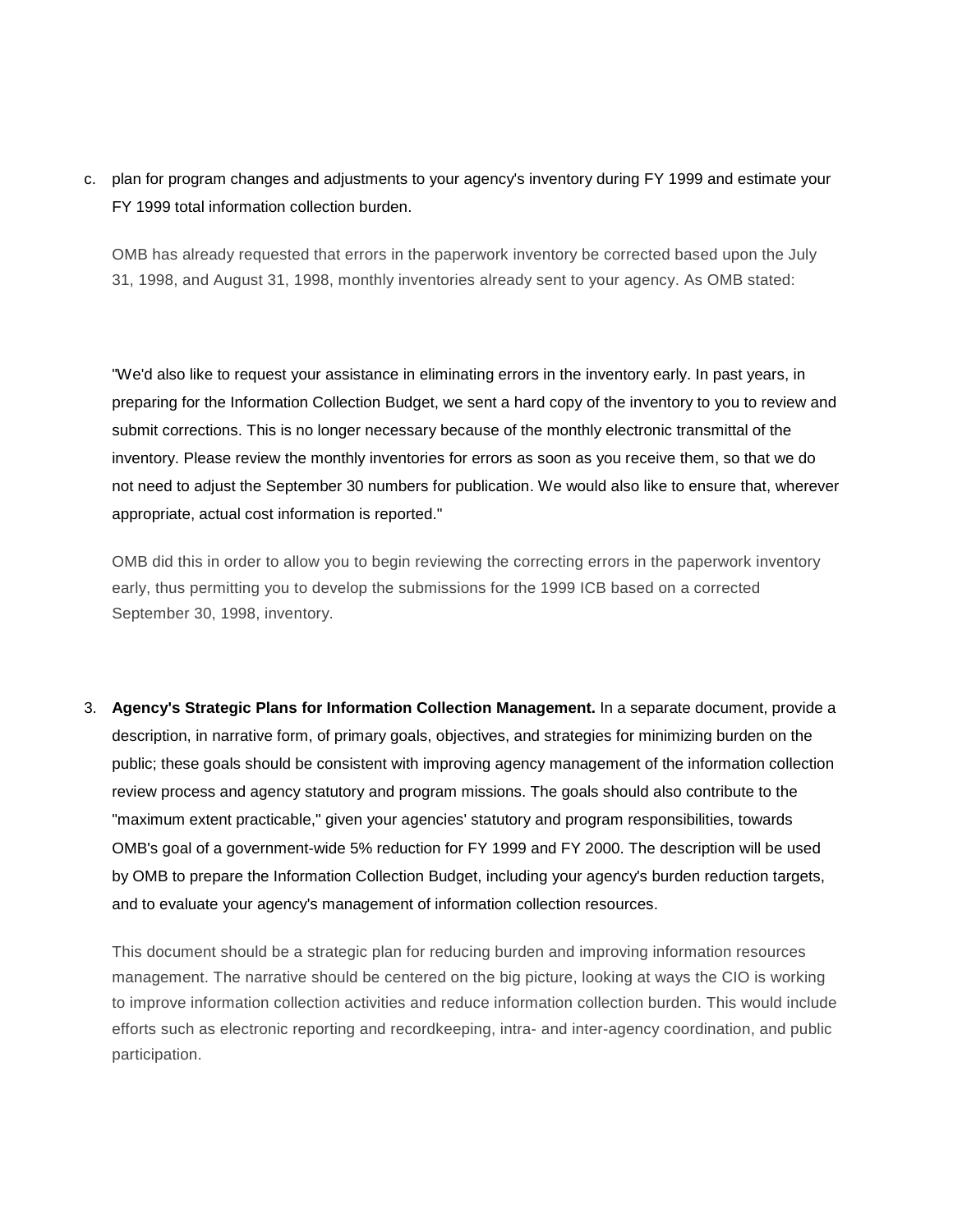Support this strategic plan with descriptions of specific actions your agency will take to find opportunities for burden reduction, including which target programs, your timetables for performing such actions, and the CIO's role in these actions. Describe any circumstances beyond your control, including new statutes and government-wide initiatives, which may prevent or reverse burden reduction efforts. If your strategy requires interagency or OMB assistance, this document should highlight that need and explain exactly how OMB can assist the process. If your agency desires changes in statute to accomplish reduction, provide specific citations and recommendations for OMB's consideration.

Finally, this document should document your agency's work on this strategic plan by summarizing your burden reduction efforts in FY 1998. Include specific examples of reduction which have come about through agency initiatives to improve information resources management, even if burden reduction was not the primary goal.

- 4. **Agency's Information Collection Budget.** Following the format of your agency's entry in Chapter 4 of the *Information Collection Budget of the United States Government, Fiscal Year 1998*, write your agency's proposed contribution to the *Information Collection Budget of the United States Government, Fiscal Year 1999*. This entry should be written in plain language and should be appropriate for a general audience in both style and content. Please do not assume familiarity with your programs or missions.
- a. *Information Collection Burden for FY 1999*: State the estimated total information collection burden for FY 1999, including both the hour and cost estimates.
- b. *Need for Information:* Why does your agency collect information and how does it use the information it collects to further its mission? Relate the collection of information to the goals and objectives your agency has developed in compliance with GPRA. If you wish, you may include a small number of illustrative examples. This description should be no longer than 3 paragraphs.
- c. *Internal Management of Information Collection:* What process does your agency use to fulfill its requirements under the PRA for the management of information collection activities? Explain the role of the Chief Information Officer and staff in your agency's processes. Describe how many people review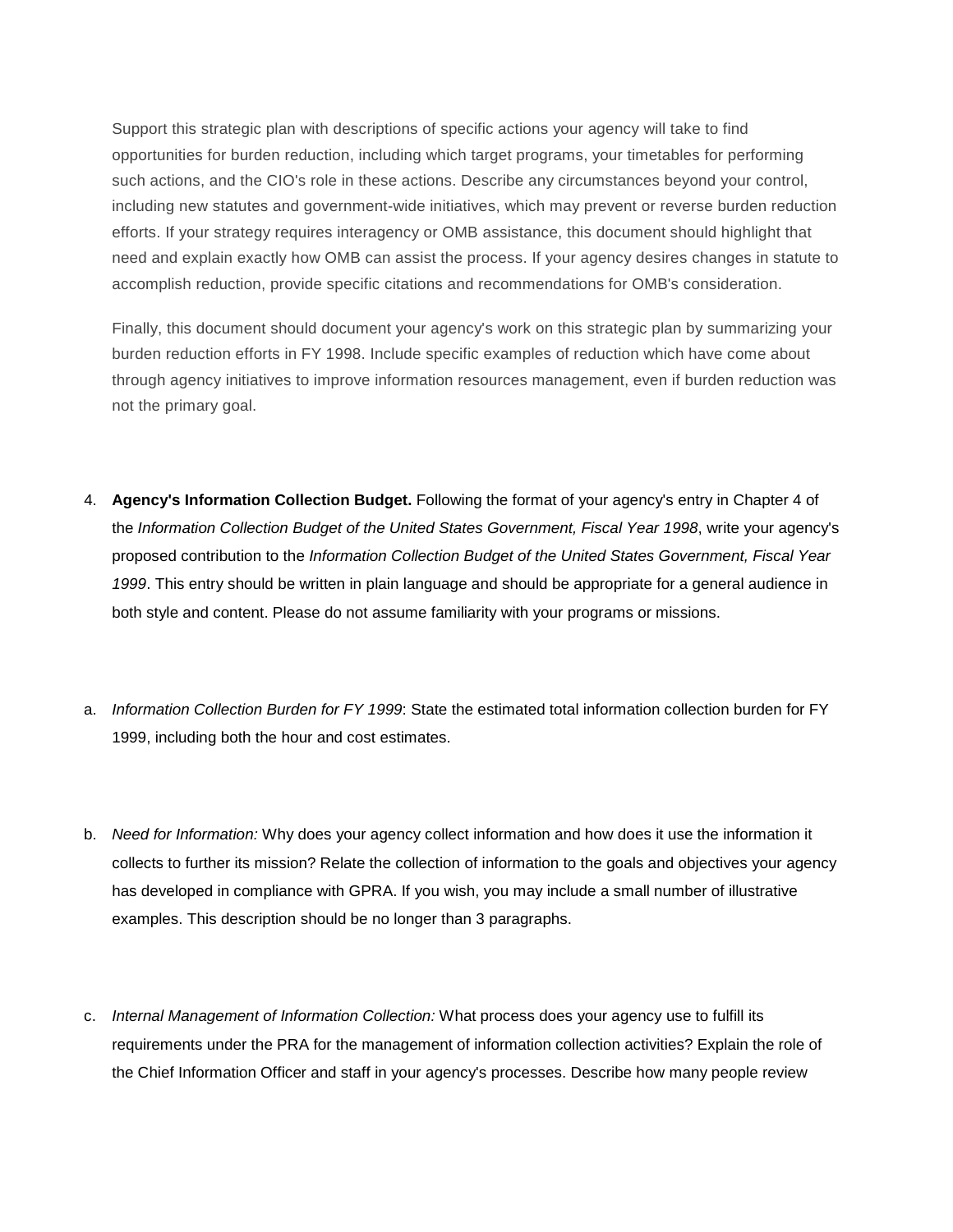information collection submissions on behalf of the CIO. Describe any coordination activities the CIO performs with regard to information collections.

- d. *Internal Management of Information Dissemination:* How does your agency manage the dissemination of information, as required by OMB Circular A-130? Describe your agency's progress in implementing the Government Information Locator System. Provide examples of your more important dissemination initiatives and how the information provided benefits the public.
- e. *Burden Reduction Efforts and Goals:* What has your agency been doing to reduce burden on the public? Summarize your agency's response to section III of this appendix for a general audience. Give specific examples of reductions that occurred in FY 1998 or are planned for FY 1999 and FY 2000 as part of these initiatives. You may also describe reasons the agency has not achieved burden reduction, but if you do, you should describe any efforts the CIO has made to ensure any new burdens are minimized.
- f. *Significant Changes in Information Collection Burden During FY 1998*: Explain your agency's change in total information collection burden between FY 1997 and FY 1998 by explaining specific changes to information collections. Make these descriptions relevant for a general audience by focusing on the effects of the collections and changes on individual respondents before you discuss their effects on the agency.

Provide an entry (one or two paragraphs) for each significant program change or adjustment giving the title of the collection, OMB control number, a brief description of the collection, a brief description of the change and its reasons, and the change in burden (hours and costs). You may combine several changes of a like nature into a single entry, but be sure to give the title and OMB control number of each collection changed. All of these entries together should account for the vast majority of the total change between FY 1997 and FY 1998.

g. *Significant Changes in Information Collection Burden Planned For FY 1999:* Explain your agency's planned change in total information collection burden between FY 1998 and FY 1999 by explaining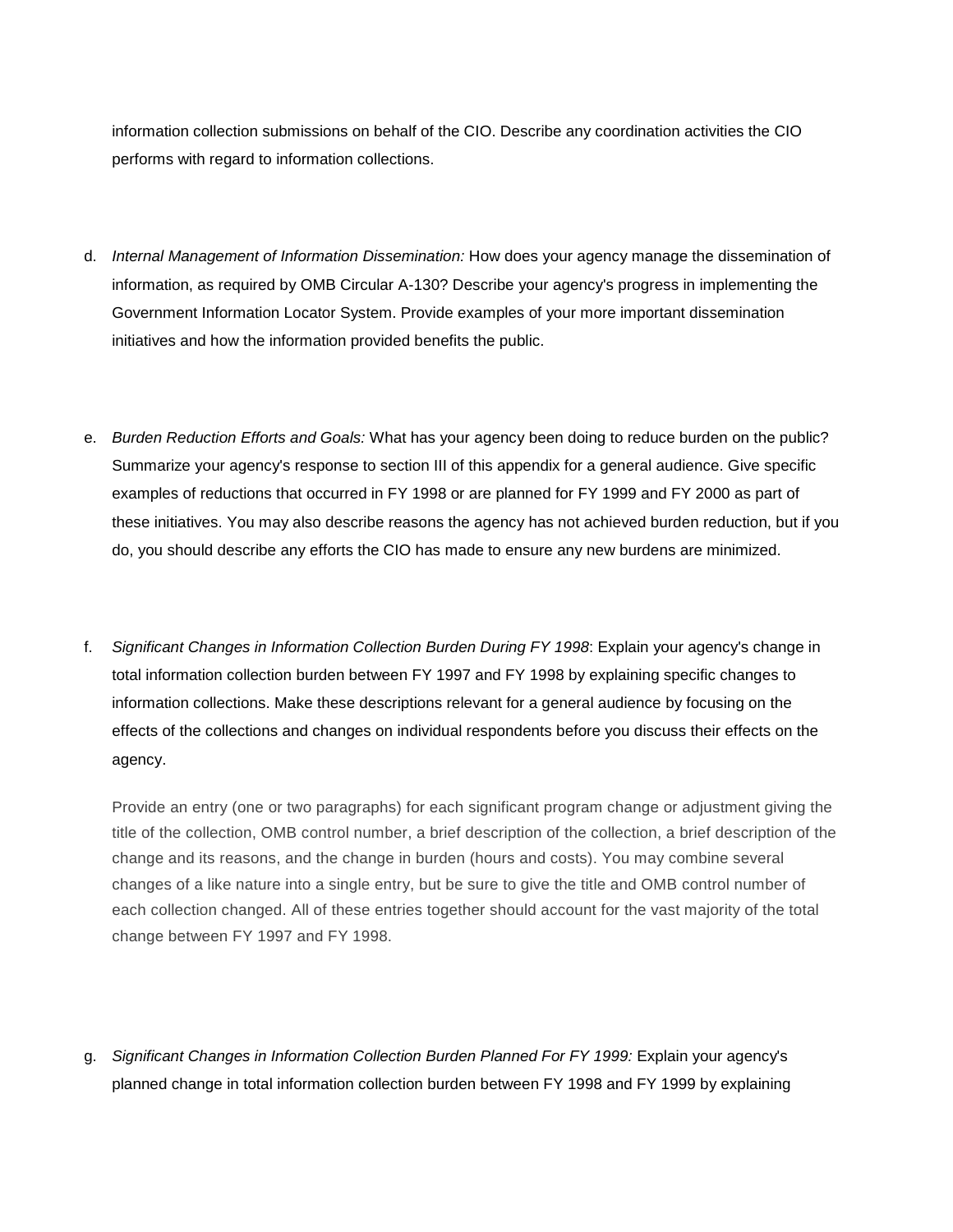specific changes to information collections. Make these descriptions relevant for a general audience by focusing on the effects of the collections and changes on individual respondents before you discuss their effects on the agency.

Provide an entry (one or two paragraphs) for each significant program change or adjustment giving the title of the collection, OMB control number, a brief description of the collection, a brief description of the change and its reasons, and the change in burden (hours and costs). You may combine several changes of a like nature into a single entry, but be sure to give the title and OMB control number of each collection changed. All of these entries together should account for the vast majority of the total change between FY 1998 and FY 1999.

- h. *Recent Statutes that Affect Information Collection Activities:* Describe any statutes which the agency is currently implementing which require changes to your information collections. Include a Public Law citation and give the OMB number (if available) and title for the specific collections that are affected. Do not include statutes for which recent action is a result of the agency's reinterpretation or subject to agency discretion.
- 5. **Significant Burden Changes for FY 1998.** Using the format in Exhibit 1, document your agency's significant changes in information collection burden. This should include those changes that were described for section IV.f.

For each action, list the OMB numbers affected and the dates of OMB action, describe the specific changes (e.g., more frequent reporting, consolidation of several forms, cross-cutting activities), the causes for action (e.g., new statutes, initiatives, policy changes, change in the number of respondents), a breakdown of the hours affected by each change, and whether each change was due to program changes or adjustments to the reported burden. Use the comments section to explain any additional details, including specific statutory changes which led directly to changes in paperwork burden, and link these reductions to the strategic plan described for section III of this appendix. Please be specific. Attach additional sheets as necessary.

6. **Significant Burden Changes for FY 1999.** Using the format in Exhibit 2, document your agency's significant changes in information collection burden. These should include those that were described for section IV.g.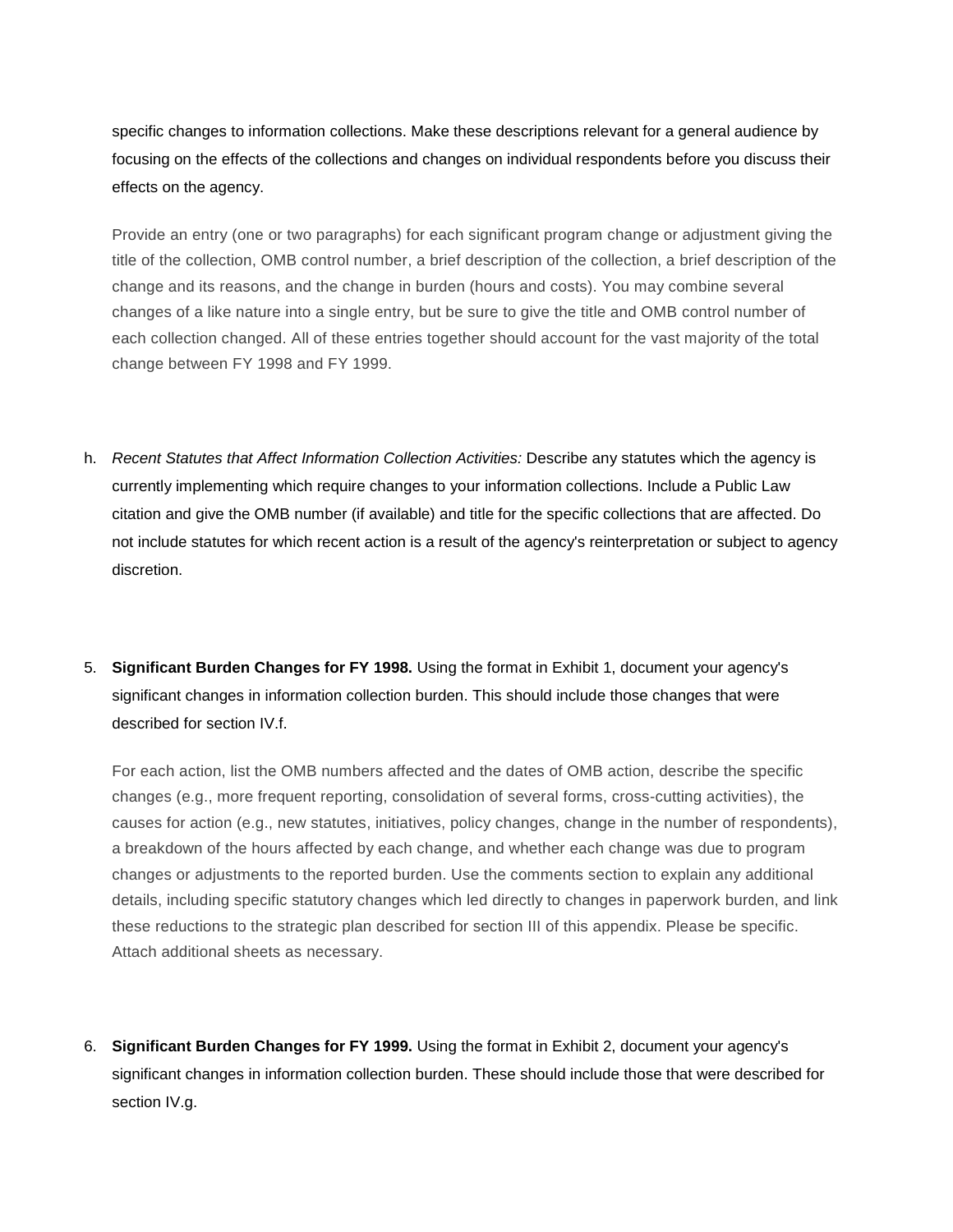For each action, list the OMB numbers to be affected, describe the specific changes (e.g., more frequent reporting, consolidation of several forms, cross-cutting activities), the causes for action (e.g., new statutes, initiatives, policy changes, change in the number of respondents), a breakdown of the hours affected by each change, and whether each change was due to program changes or adjustments to your reported burden. Use the comments section to explain any additional details and link these reductions to the strategic plan described for section III of this appendix. Please be specific. Attach additional sheets as necessary.

## 7. **Burden Changes due to Statute.** In a separate document, describe in detail the changes to information collections due to the statutes you describe in section IV.h.

Summarize the statute's major effects. Describe each information collection affected (including OMB number if the collection already exists) and the specific changes required, including changes in burden. Quote and cite the specific statutory language which requires changes. Describe the actions the CIO is taking to minimize the burden imposed by statutory changes.

8. **Supplementary Materials.** To assist you in reviewing your agency's actions over FY 1998 for PRA violations, OMB will send at the end of FY 1998 a series of reports generated from the official computer records. The first report will summarize the total burdens for your agency by purpose (as reported on the OMB Form 83-I). The second report will be a summary of all transactions for your agency during FY 1998 that changed burden, sorted by OMB number and date. The third and fourth lists will be similar to the second, except they will be sorted by the size of the program change and size of adjustment, respectively. This will help you identify large increases and decreases which should be described in the ICB and in your submissions to OMB.

> **INFORMATION COLLECTION BUDGET EXHIBIT 1 FY 1998 Significant Changes in Burden**